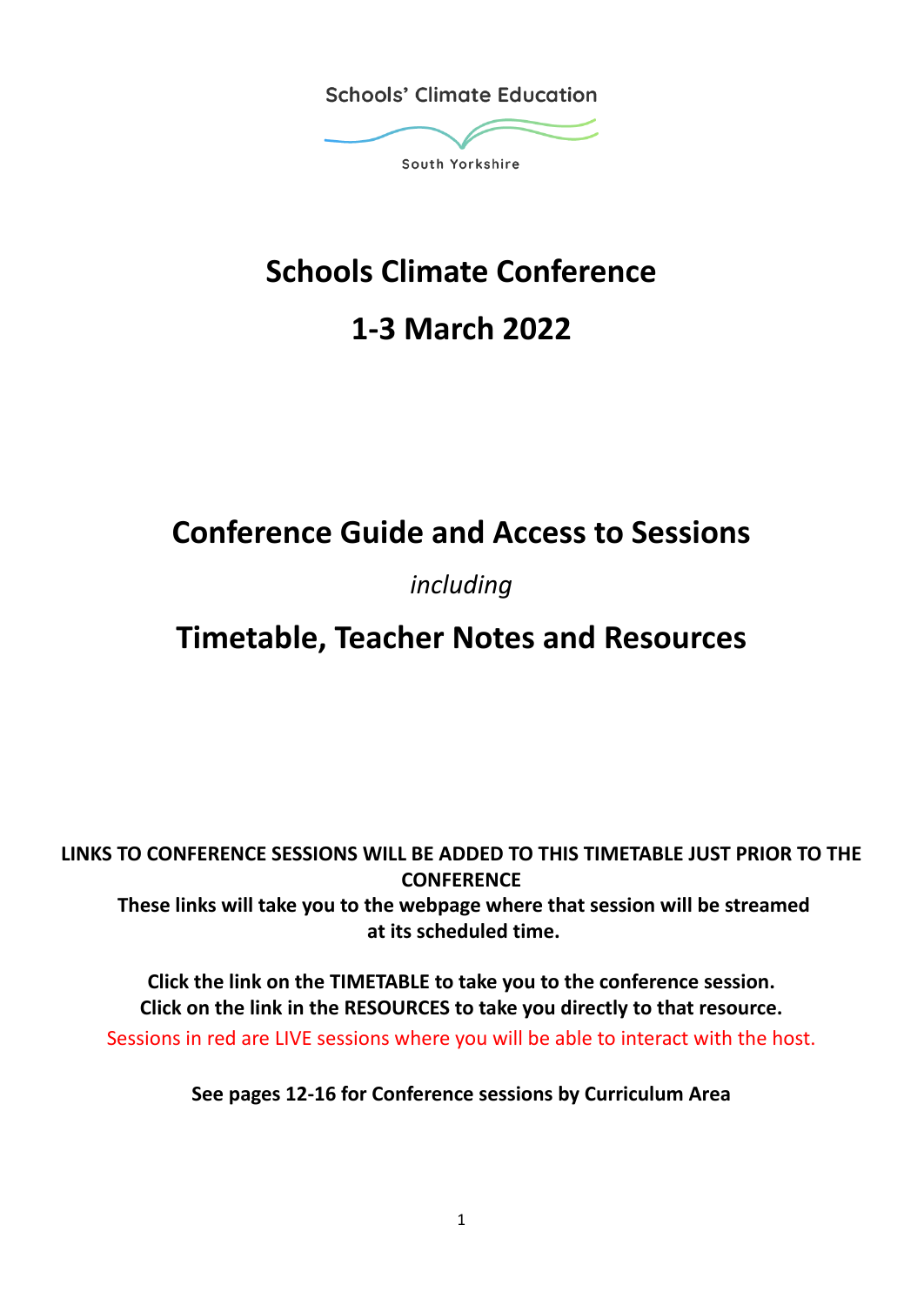| ۰, |  |
|----|--|
|----|--|

| Tuesday 1 <sup>st</sup> March 2022 |                                                                                                        |                                                                             |  |
|------------------------------------|--------------------------------------------------------------------------------------------------------|-----------------------------------------------------------------------------|--|
| <b>Time</b>                        | Primary                                                                                                | Secondary                                                                   |  |
| 8:30                               | <b>Our Time (2022)</b>                                                                                 |                                                                             |  |
| 8:40                               | Introduction from Bishop Sophie, followed by Conference Theme Song 'Grey to Green'                     |                                                                             |  |
| $9:00 - 9:30$                      |                                                                                                        | Welcome   Project Drawdown                                                  |  |
| $9:30 - 10:30$                     | <b>Taking Climate Action by working with MPs</b><br><b>Hope for the Future</b>                         | <b>Fair Food for All</b><br><b>Food Works</b>                               |  |
| $10:30 -$<br>11:00                 | Eco-Schools (KS1)                                                                                      | <b>Biofuelwatch</b>                                                         |  |
| $11:00 -$<br>12:00                 | Write a song for Walk to School Week<br><b>Project Earth Rock</b>                                      | Why the Climate Crisis is a Health Crisis<br><b>University of Sheffield</b> |  |
| $12:00 -$<br>12:30                 | Lunch Break: Worried Mum song                                                                          |                                                                             |  |
| $12:30 - 1:30$                     | <b>Be an Energy Spy</b><br><b>Energy Sparks</b>                                                        | <b>Taking Climate Action by working with</b><br><b>MPs</b>                  |  |
| $1:30 - 2:00$                      | <b>Burngreave Clean Air (activity, not a video)</b>                                                    | <b>Hope for the Future</b>                                                  |  |
| $2:00 - 2:30$                      | From Pollution to Practical Action (Y1&2)<br><b>School Energy Efficiency</b>                           | <b>Build a Battery</b>                                                      |  |
| $2:30 - 3:00$                      |                                                                                                        | <b>FutureCat, University of Sheffield</b>                                   |  |
| End of school day                  |                                                                                                        |                                                                             |  |
| $3:30 - 4:30$                      | Teacher CPD: Tackling Energy Efficiency in Your School: An eco win<br><b>Energy Sparks</b>             |                                                                             |  |
| $7:00 - 7:30$                      | Our Shared World - Deep Dive into the DfE's draft Sustainability and Climate Change<br><b>Strategy</b> |                                                                             |  |

# Key:

| <b>Primary Session</b>                        |
|-----------------------------------------------|
| <b>Secondary Session</b>                      |
| <b>Combined Primary and Secondary Session</b> |
| <b>Teacher Session</b>                        |

# *See pages 3 and 4 for resources for these sessions*

*Sessions in red are LIVE.*

*All LIVE sessions, with the exception of the MP session and the Panel session have pre-recorded backup.*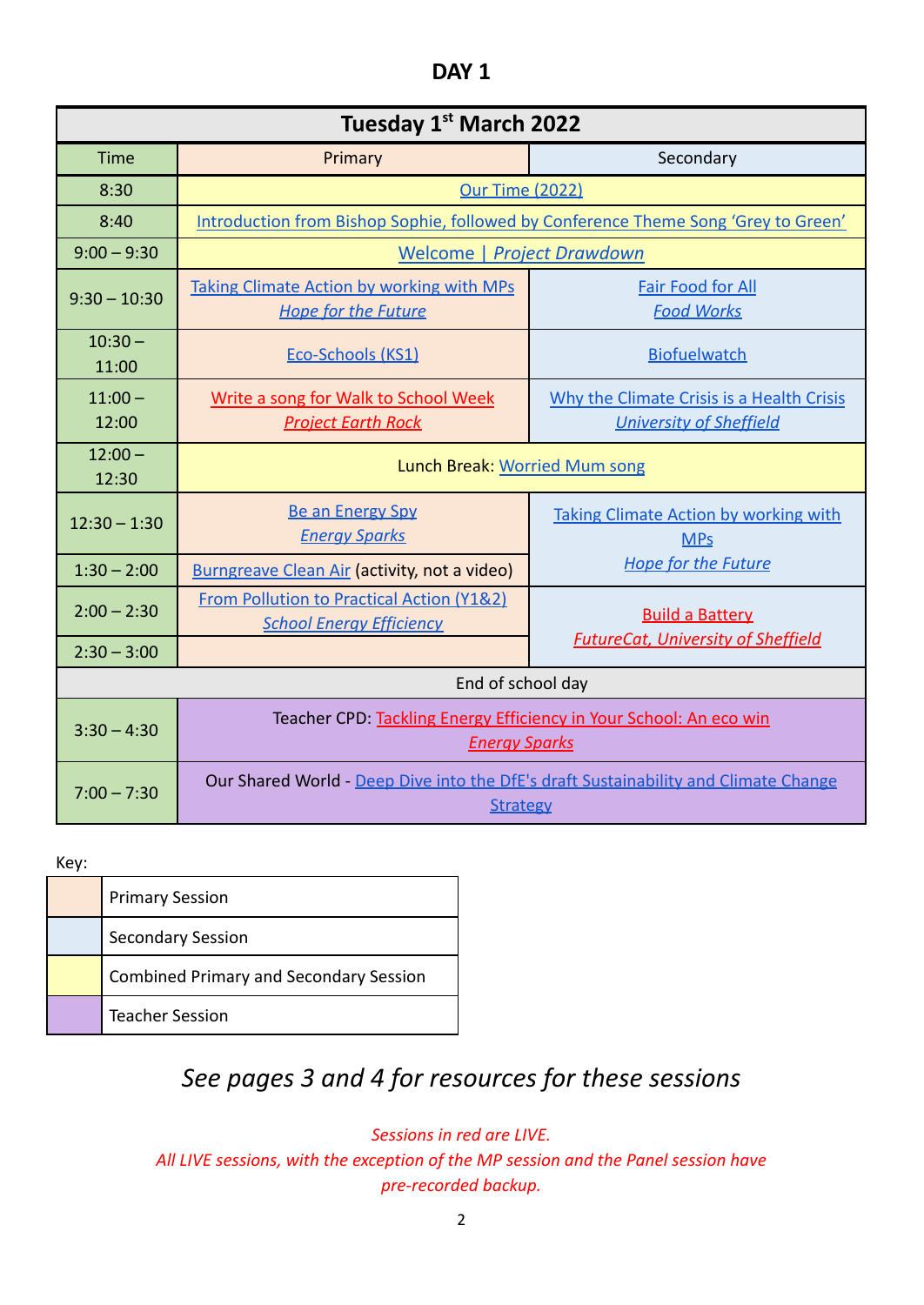# **PRIMARY RESOURCES AND TEACHER NOTES**

# **DAY 1: Tuesday 1 st March**

#### **08: 30 Our Time**

6 minute video summarising the local causes and effects of, and solutions to climate change

# **08:40 Introduction from the Bishop of Doncaster followed by Conference Theme Song: 'Grey to Green' - Jess Gold**

● 'Grey to [Green](https://www.scesy.org.uk/wp-content/uploads/2022/02/Grey-to-Green-Lyircs-Chords.pdf)' Lyrics

#### **09:00 Project Drawdown- Keynote address**

#### **09:30 Hope for the Future: Primary session**

- MP [Quiz](https://www.scesy.org.uk/wp-content/uploads/2022/02/HFTF-Primary-MP-Quiz.pdf) print out one per student
- Computer / tablet / mobile devices to submit questions to the online form (students can do this in groups, as individuals, or the class can submit questions as a unit).
- The link to the primary form is [here](https://forms.gle/sCL7TWmLtwg7TffR7). (If you have any technical issues with the form, questions can be emailed directly to [rosie.wright@hftf.org.uk](mailto:rosie.wright@hftf.org.uk))

#### **10:30 Eco-Schools**

Environmental Review – print one per table:

● [Environmental](https://www.scesy.org.uk/wp-content/uploads/2022/02/Eco-Schools-Primary-Environmental-Review.pdf) Review pdf

#### **11:00 Write a Song – Project Earth Rock - LIVE**

- Students can interact with Jess by asking questions on Padlet on the session page.
- Teacher's [discussion](https://www.scesy.org.uk/wp-content/uploads/2022/02/JG-Teachers-discussion-guide.pdf) guide
- 10 point guide to writing a song about [climate](https://www.scesy.org.uk/wp-content/uploads/2022/02/JG-The-PER-10-point-guide-to-CC-songwriting.pdf) change
- Pens, paper notebooks
- A simple voice recorder (e.g. a phone)

If possible, pupils need to watch these in advance and learn them:

- Project Earth Rock Fossil Fools [Karaoke](https://www.youtube.com/watch?v=X-Uh89LBMAo&list=PL1UMQUWOlvunVfY-BDJk42EASrIvgGrR7&index=16) Video
- Project Earth Rock [Transportation](https://www.youtube.com/watch?v=WLbKOH-jx-M&list=PL1UMQUWOlvunVfY-BDJk42EASrIvgGrR7&index=1) Song Teaching Video

#### **12:00 Worried Mum Song (3 mins)**

A three minute song about climate change by mums and secondary and primary school pupils from Sheffield. A good discussion starter, e.g: What makes this effective? What would you change?

#### **12:30 Be an Energy Spy – Energy Sparks**

● Students will be challenged to do follow-up tasks.

#### **13:30 Burngreave Clean Air – ACTIVITY, NOT VIDEO – 30min – 2 hours (up to you)**

- A3 paper, pencils, coloured pens or paint.
- [Burngreave](https://www.scesy.org.uk/wp-content/uploads/2022/02/Burngreave-CA-Teacher-Notes.pdf) CA Teacher Notes

#### **14:00 From Pollution to Practical Action – School Energy Efficiency**

● Preparatory work: Identify all the things in the room you're in that use energy.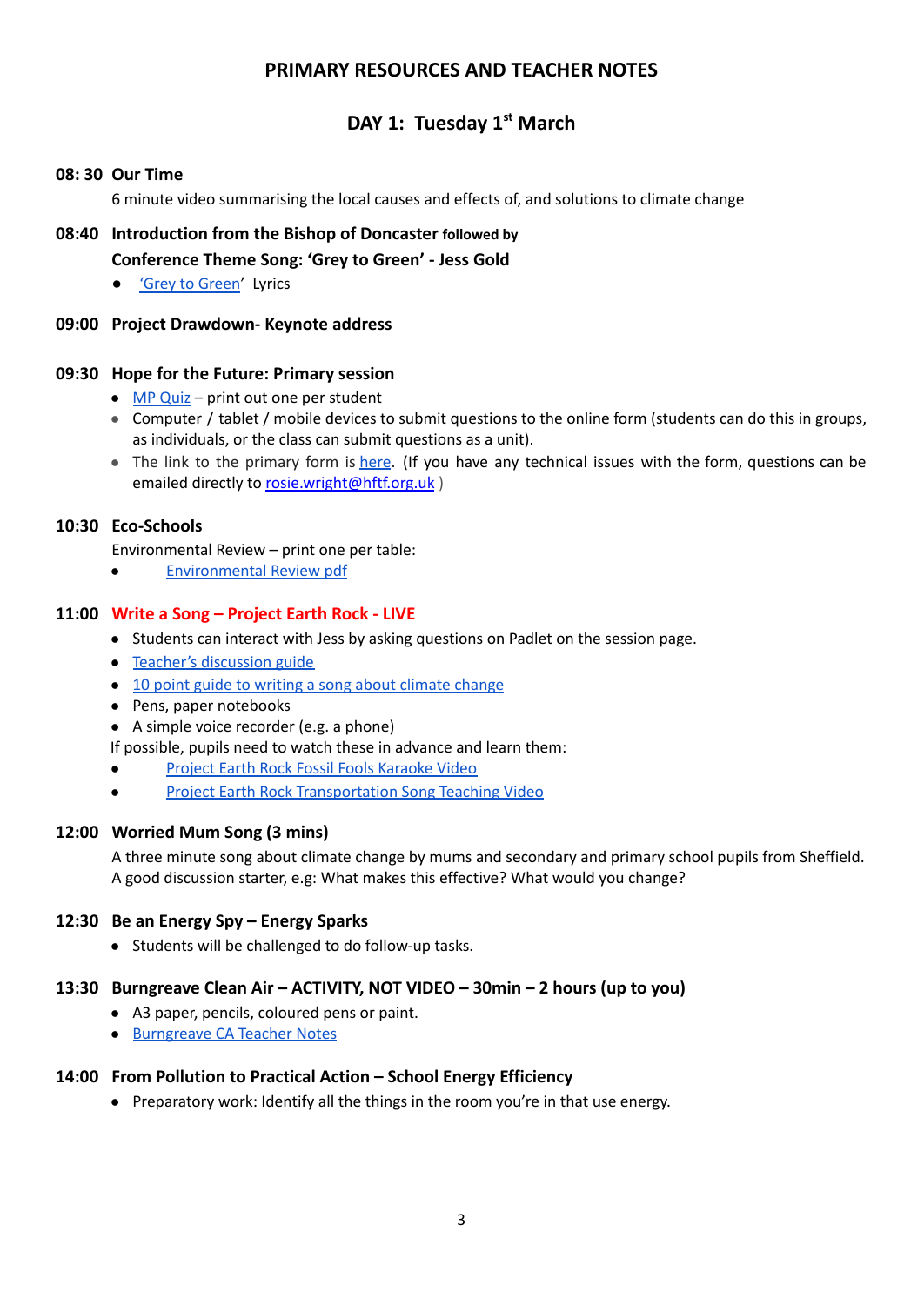# **SECONDARY RESOURCES AND TEACHER NOTES**

# **DAY 1: Tuesday 1 st March**

#### **08: 30 Our Time**

6 minute video summarising the local causes and effects of, and solutions to climate change

- **08:40 Introduction from the Bishop of Doncaster followed by Conference Theme Song: 'Grey to Green' - Jess Gold**
	- 'Grey to [Green'](https://www.scesy.org.uk/wp-content/uploads/2022/02/Grey-to-Green-Lyircs-Chords.pdf) Lyrics

#### **09:00 Project Drawdown – Keynote address**

#### **09:30 Fair Food for All – Food Works**

A thirty minute video containing 3 sections where pupils can discuss or reflect on questions.

● pen and paper

#### **10:30 Biofuelwatch**

- Pens and paper
- Preparatory work: look at the Biofuelwatch website: [www.biofuelwatch.org](http://www.biofuelwatch.org/)

#### **11:00 Why the Climate Crisis is a Health Crisis – University of Sheffield**

If possible students should watch the video below in their own time or after the session video: <https://www.youtube.com/watch?v=8rnqfvFJkR0>

After the session: students could have a discussion regarding their health concerns related to climate change.

#### **12:00 Worried Mum Song**

A three minute song about climate change by mums and secondary and primary school pupils from Sheffield. A good discussion starter, e.g: What makes this effective? What would you change?

#### **12:30 Taking Climate Action by Working with MPs – Hope for the Future (90 minutes)**

- Computer / tablet / mobile devices to submit questions to the online form (students can do this in groups, as individuals, or the class can submit questions as a unit)
- The link to secondary form to submit questions to Louise Haigh is [here.](https://forms.gle/4Fh5qSbjGu5yhJgp6) (If you have any technical issues with the form, questions can be emailed directly to: [rosie.wright@hftf.org.uk](mailto:rosie.wright@hftf.org.uk))
- Louise Haigh Common Ground [Worksheet](https://www.scesy.org.uk/wp-content/uploads/2022/02/SCESY-Louise-Haigh-Common-Ground.pdf)

# **14:00 Build a Battery – FutureCat, University of Sheffield - LIVE**

For resources see: <https://futurecat.ac.uk/resources-for-schools-and-home-learningsecondary/> You will need:

- the Build a Battery Teacher Guidance Document
- the Card Game printing files

In the whole class version of the game pupils work in teams: for a class of 30+ print out 2x each printing file (apart from the job cards which you don't have to print for the classroom version). The groups can be 5-6 people in each. In the small group version individuals compete against each other and the job cards are needed.

● Students will be able to interact with session leaders via Padlet on the session page.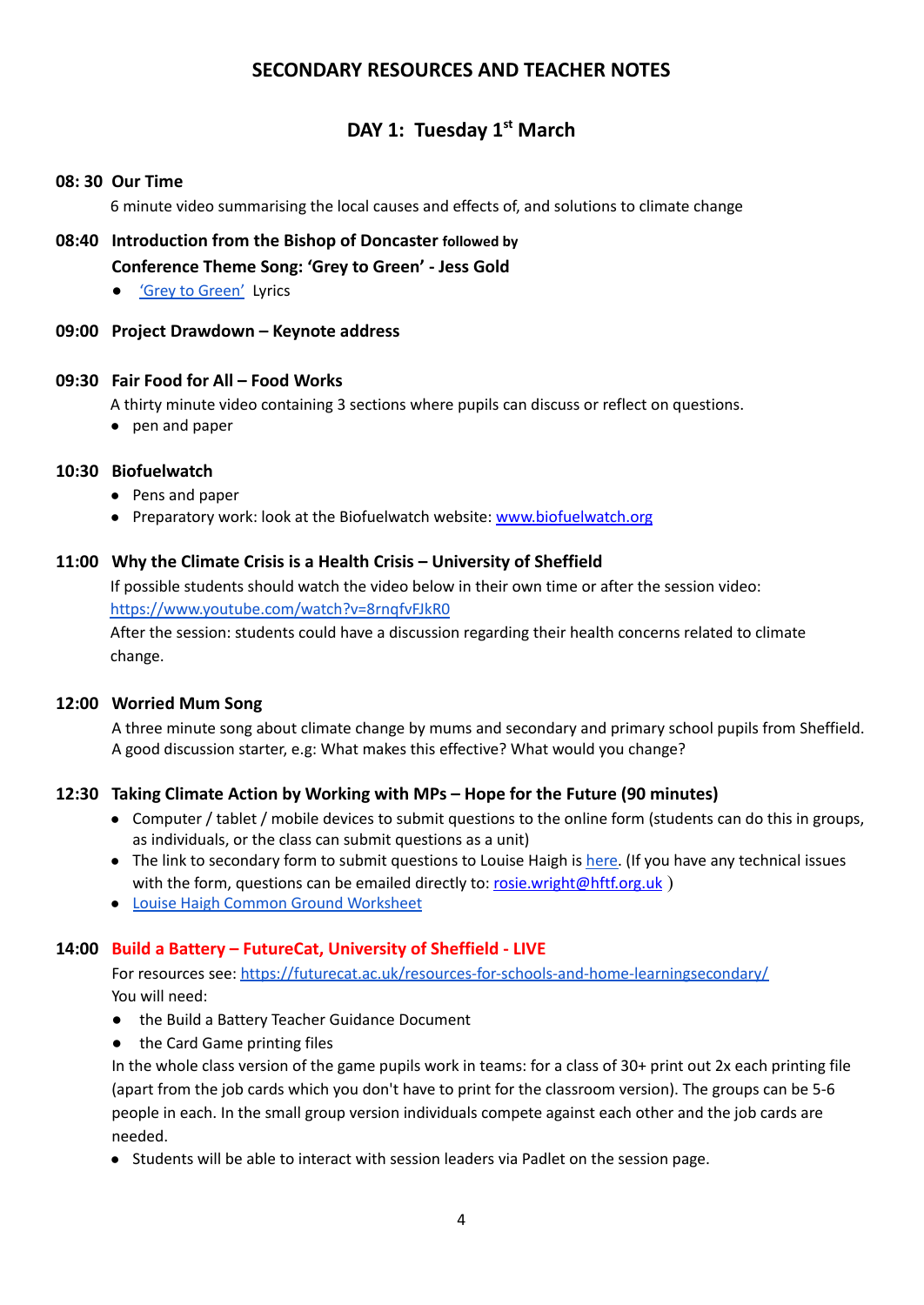| ۰, |  |
|----|--|
|----|--|

| Wednesday 2 <sup>nd</sup> March 2022 |                                                                               |                                                               |
|--------------------------------------|-------------------------------------------------------------------------------|---------------------------------------------------------------|
| Time                                 | Primary                                                                       | Secondary                                                     |
| $8:30 - 9:00$                        | 'Grey to Green' - Jess Gold                                                   | Schools' Videos: Brighton students<br>guestion their MPs      |
| $9:00 - 9:30$                        | Create a wildlife friendly mini garden<br><b>Kids Plant Trees</b>             | Climate Change and Health (Part 1)<br><b>Greener Practice</b> |
| $9:30 - 10:30$                       | Bosh!                                                                         |                                                               |
| $10:30 -$<br>11:00                   | 'Grey to Green' - Jess Gold                                                   | Climate Change and Health (Part 2)<br><b>Greener Practice</b> |
| $11:00 -$<br>12:00                   | The Weather and Climate Change<br><b>Amazelab</b>                             | Plugging into the Sun<br><b>Solar Active</b>                  |
| $12:00 -$<br>12:30                   | Lunch Break: Be a Leader in Industry (Y10-Y13) - Zak Barker                   |                                                               |
| $12:30 - 1:00$                       | <b>Planet Super League Competition</b>                                        |                                                               |
| $1:00 - 1:30$                        |                                                                               | Scottish seabirds in a changing marine                        |
| $1:30 - 2:00$                        | <b>WaterAid meets Jessie the Jellyfish</b><br>(art session for 6-9 year olds) | environment<br><b>Scottish Seabird Centre</b>                 |
| $2:00 - 2:30$                        | <b>WaterAid</b>                                                               | Be the Change!                                                |
| $2:30 - 3:00$                        |                                                                               | <b>ThoughtBox</b>                                             |
| End of school day                    |                                                                               |                                                               |
| $3:30 - 4:30$                        | Teacher CPD: Teaching a Climate Curriculum<br><b>DECSY and Leeds DEC</b>      |                                                               |

Key:

| <b>Primary Session</b>                        |
|-----------------------------------------------|
| <b>Secondary Session</b>                      |
| <b>Combined Primary and Secondary Session</b> |
| <b>Teacher Session</b>                        |

# *See pages 6 and 7 for resources for these sessions*

*Sessions in red are LIVE. All LIVE sessions, with the exception of the MP session and the Panel session have pre-recorded backup.*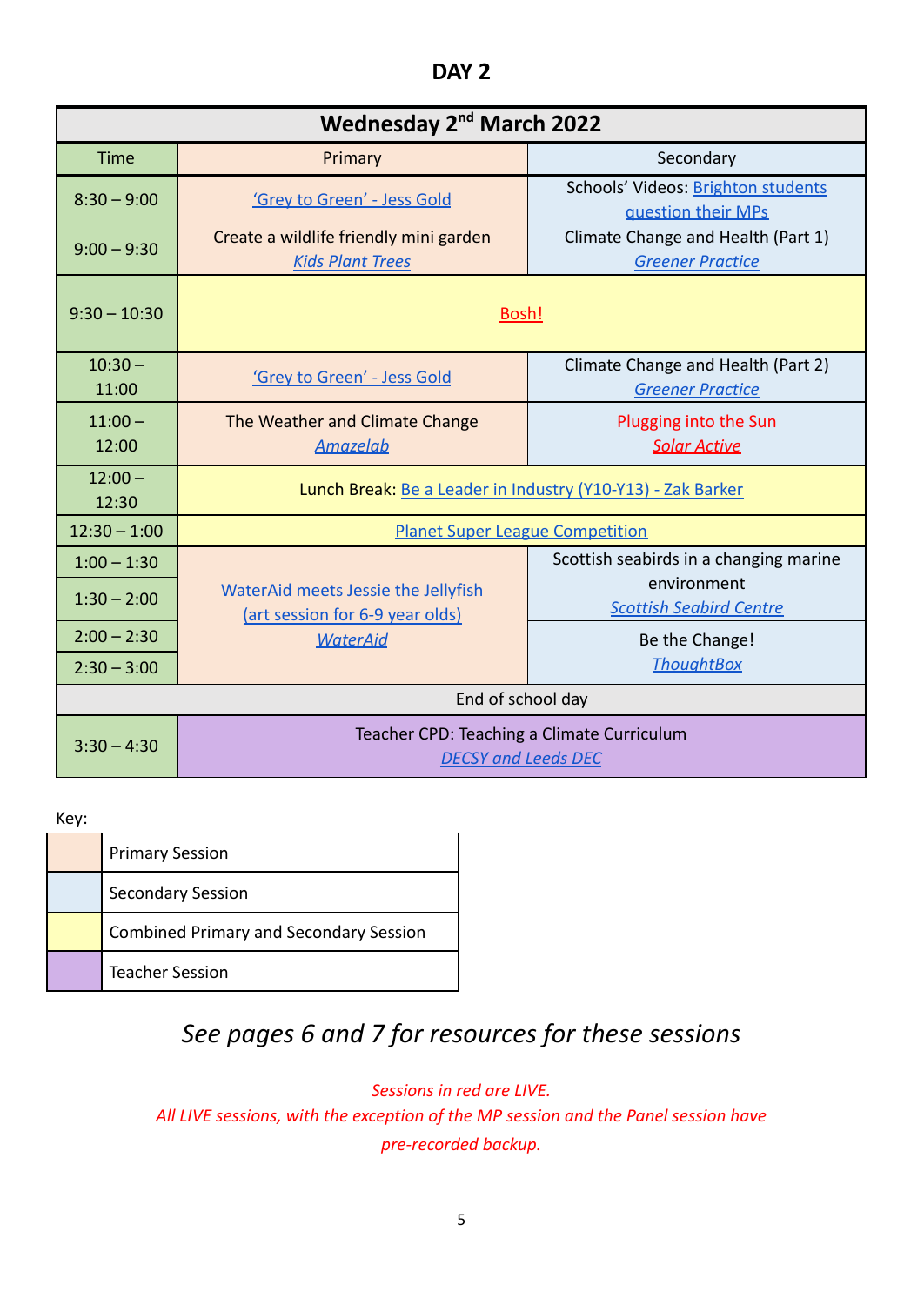# **PRIMARY RESOURCES AND TEACHER NOTES**

# **DAY 2: Wednesday 2<sup>nd</sup> March**

#### **08:30 Conference Theme Song: 'Grey to Green' - Jess Gold**

● <del>'Grey to [Green'](https://www.scesy.org.uk/wp-content/uploads/2022/02/Grey-to-Green-Lyircs-Chords.pdf)</del> Lyrics

#### **09:00 Create a Wildlife Friendly Mini-Garden (Suitable for age 4 upwards)**

- Wildlife Mini Garden Guide
- A container to upcycle, e.g. an old boot, colander or bucket
- Seeds or young plants ('seedlings')
- Potting compost
- Trowel or any child-sized spade
- Pieces of broken pottery or stones\* for drainage (\*make sure stones are bigger than the holes in the container)
- Water
- Separate container to prepare compost
- Optional extras:
- Gardening gloves
- Newspaper or other liner (if creating your mini garden indoors)
- Manual or electric drill (if the container does not already have holes in the bottom) for adult use only!

#### **09:30 Bosh! LIVE**

A LIVE cooking session to make a delicious meat-fee meal! Students can ask Ian and Henry questions using Padlet on the session page.

### **10:30 Conference Theme Song: 'Grey to Green' - Jess Gold (repeat of 08:30)**

● 'Grey to [Green'](https://www.scesy.org.uk/wp-content/uploads/2022/02/Grey-to-Green-Lyircs-Chords.pdf) Lyrics

#### **11:00 The Weather and Climate Change – Amazelab**

See equipment list on fact sheets:

- [Make](https://www.scesy.org.uk/wp-content/uploads/2022/02/Make_Your_Own_Rain_FS.pdf) your own rain:.......... jar, water, food colouring, pipette/straw, shaving foam
- [Make](https://www.scesy.org.uk/wp-content/uploads/2022/02/Make_Your_Own_Snow_FS-2.pdf) your own snow: ........ bowl, baking soda, shaving foam, water
- [Tornado](https://www.scesy.org.uk/wp-content/uploads/2022/02/Tornado_In_A_Test_Tube_FS.pdf) in a test tube: ....... test tube plus lid, water, washing up liquid, blue food colouring, vinegar

### **12:30 Planet Super League (30 mins)**

● PSL Football Teams [worksheet](https://www.scesy.org.uk/wp-content/uploads/2022/02/PSL-Football-teams-worksheet.pdf)

### **13:00 WaterAid meets Jessie the Jellyfish (2 hours) - Suitable for ages 6-9**

- Jellyfish and plastic bag [template](https://www.scesy.org.uk/wp-content/uploads/2022/02/Jellyfish-and-plastic-bag-template.pdf)
- A3 paper/card, blue, red and yellow paint, thick and thin paint brush, water and water pot, unrecyclable plastic, a drawing pencil, glue, scissors, post -it notes.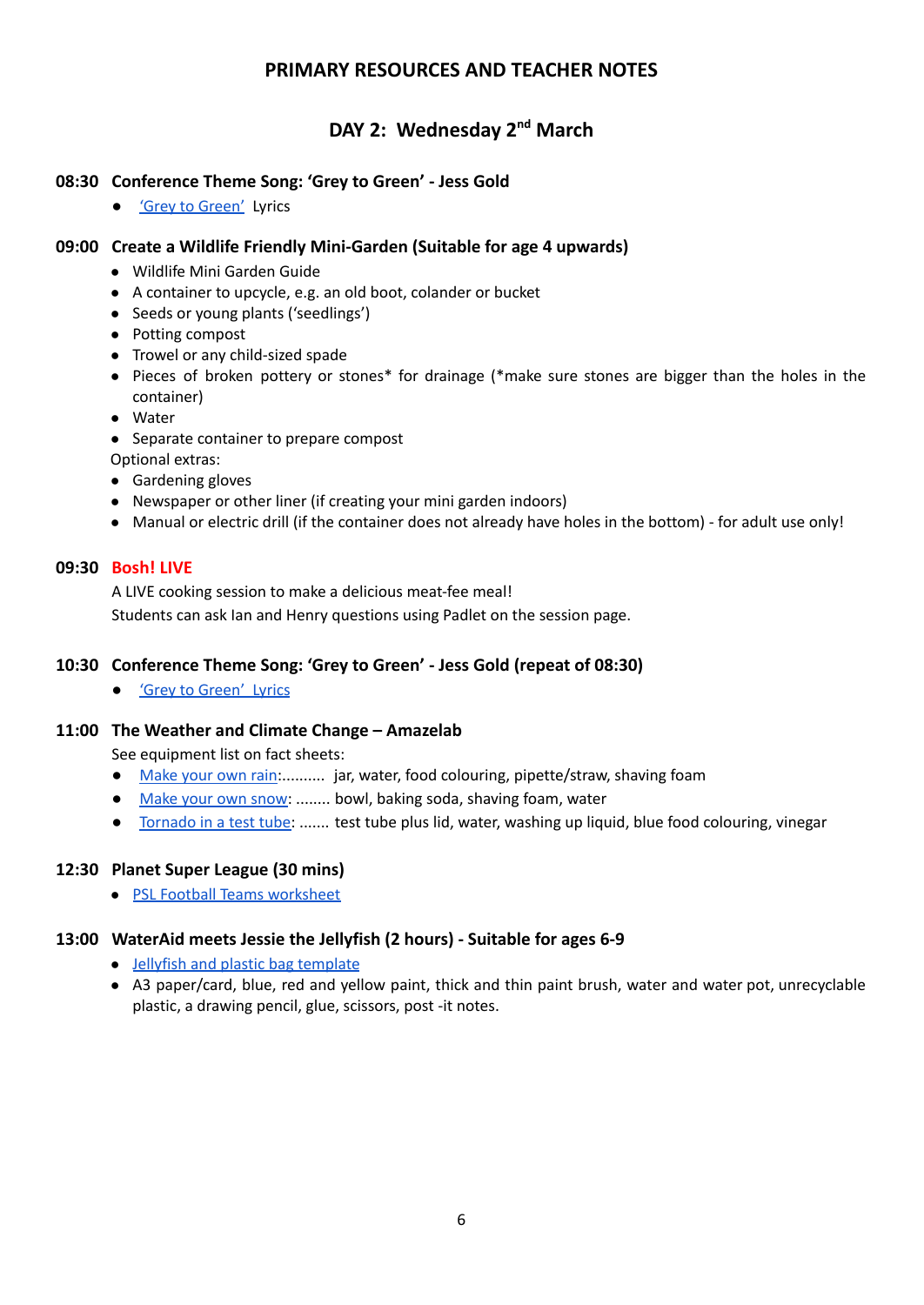# **SECONDARY RESOURCES AND TEACHER NOTES SECONDARY**

# **DAY 2: Wednesday 2 rd March**

#### **08:30 Brighton students question their MPs (5 minute trailer video)** For full version see <https://www.youtube.com/watch?v=IwMu4NMxt14>

#### **09:00 Climate Change and Health – Greener Practice**

● Pen and paper

You may wish to watch the contraception / period products video before deciding whether it is appropriate for your students' age group. If paused for discussion, the video will last over 30 minutes (and continued at 10:30 after the Bosh! session).

#### **09:30 Bosh! LIVE**

A LIVE cooking session to make a delicious meat-fee meal! Students can ask Ian and Henry questions using Padlet on the session page.

#### **10:30 Climate Change and Health – part 2:**

Students can continue watching the session streamed at 09:00.

#### **11:00 Plugging into the sun – Solar Active – LIVE (55 mins)**

**N.B. Resources must be requested in time to be posted to you:** "As a participant in SCESY /Zero Carbon Yorkshire [ZCY] STEM solar project you will be sent a solar car resource that includes an agreement form that we request you to sign and return. We have limited resources so to secure your place we request a £10 returnable deposit when you register. The deposit will be returned on your completion of the session. You will build and race [indoor and outdoor] a solar car; make adjustments to improve performance. The solar cell will run outdoors in diffuse light conditions. An AA/1.5V battery unit provided to run car indoors. Contact [david@solar-active.com](mailto:david@solar-active.com) to receive our on-line registration form." Students will be able to interact with David via Padlet on the session page

#### **12:00 Be a Leader in Industry – Zak Barker (Y10 – Y13)**

In this 30 minute video, Zak talks from his own experience about the benefits of apprenticeships, and about ways to tackle climate change, including new ways of making use of disused coal mines. There are points where you can pause the video to get students to discuss their answers to questions, so in total approx 45 minutes is needed.

#### **12:30 Planet Super League Competition! (30 mins)**

● PSL Football Teams [worksheet](https://www.scesy.org.uk/wp-content/uploads/2022/02/PSL-Football-teams-worksheet.pdf)

#### **13:00 Scottish Seabirds in a Changing Marine Environment:**

- Pen and paper.
- Students could familiarise themselves in advance with impacts of climate change on the sea and/or types of marine renewable energy

#### **14:00 Be the Change – ThoughtBox**

● Preparatory work: watch a short 15 minute video before the session introducing systems thinking: A [brief](https://youtu.be/TWyWOqZvx60) [introduction](https://youtu.be/TWyWOqZvx60) to systems thinking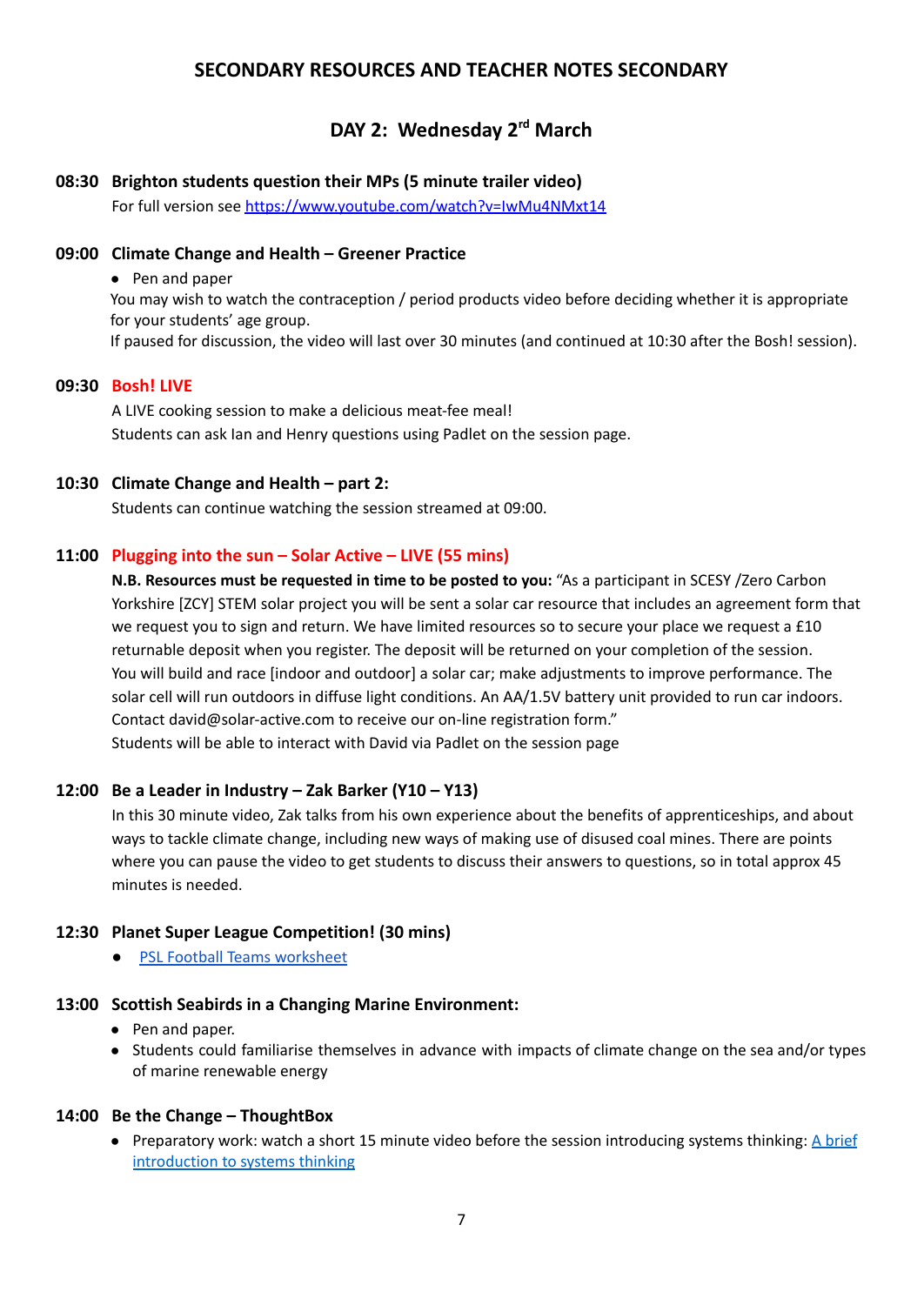**DAY 3**

| Thursday 3rd March 2022 |                                                                                        |                                                                  |
|-------------------------|----------------------------------------------------------------------------------------|------------------------------------------------------------------|
| <b>Time</b>             | Primary                                                                                | Secondary                                                        |
| $8:30 - 9:00$           | Schools' videos:<br><b>Woodland Trust video (3 min)</b>                                | 'Grey to Green' - Jess Gold                                      |
| $9:00 - 10:00$          | Surfers Against Sewage (KS2 & KS3)                                                     | Urban Forests<br><b>Karachi</b>                                  |
| $10:00 -$<br>11:00      | <b>Conversation with Louise Haigh MP</b><br><b>Hope for the Future</b>                 |                                                                  |
| $11:00 -$<br>12:00      | Save the Whale, Save the World (KS1)<br><b>Whale and Dolphin Conservation (45 min)</b> | <b>Eco-Schools (KS2 upwards)</b>                                 |
| $12:00 -$<br>12:30      | Lunch Break: The Gambia                                                                |                                                                  |
| $12:30 - 1:00$          | <b>Sustainable Construction</b><br><b>Robertson Construction</b>                       | <b>Bulldozing our Land</b><br><b>Owlthorpe Action Group</b>      |
| $1:00 - 2:00$           | <b>Planting Trees in Schools</b><br><b>Catherine Nuttgens, Sheffield City Council</b>  |                                                                  |
| $2:00 - 3:00$           | Save the Whale, Save the World (KS2)<br><b>Whale and Dolphin Conservation</b>          | <b>Sustainable Construction</b><br><b>Robertson Construction</b> |
| End of school day       |                                                                                        |                                                                  |
| $3:30 - 4:30$           | Panel - Authors and Educators on a Mission (age 9 - adult)                             |                                                                  |

Key:

| <b>Primary Session</b>                        |
|-----------------------------------------------|
| <b>Secondary Session</b>                      |
| <b>Combined Primary and Secondary Session</b> |
| <b>Teacher Session</b>                        |

# *See pages 9 and 10 for resources for these sessions*

*Sessions in red are LIVE. All LIVE sessions, with the exception of the MP session and the Panel session have pre-recorded backup.*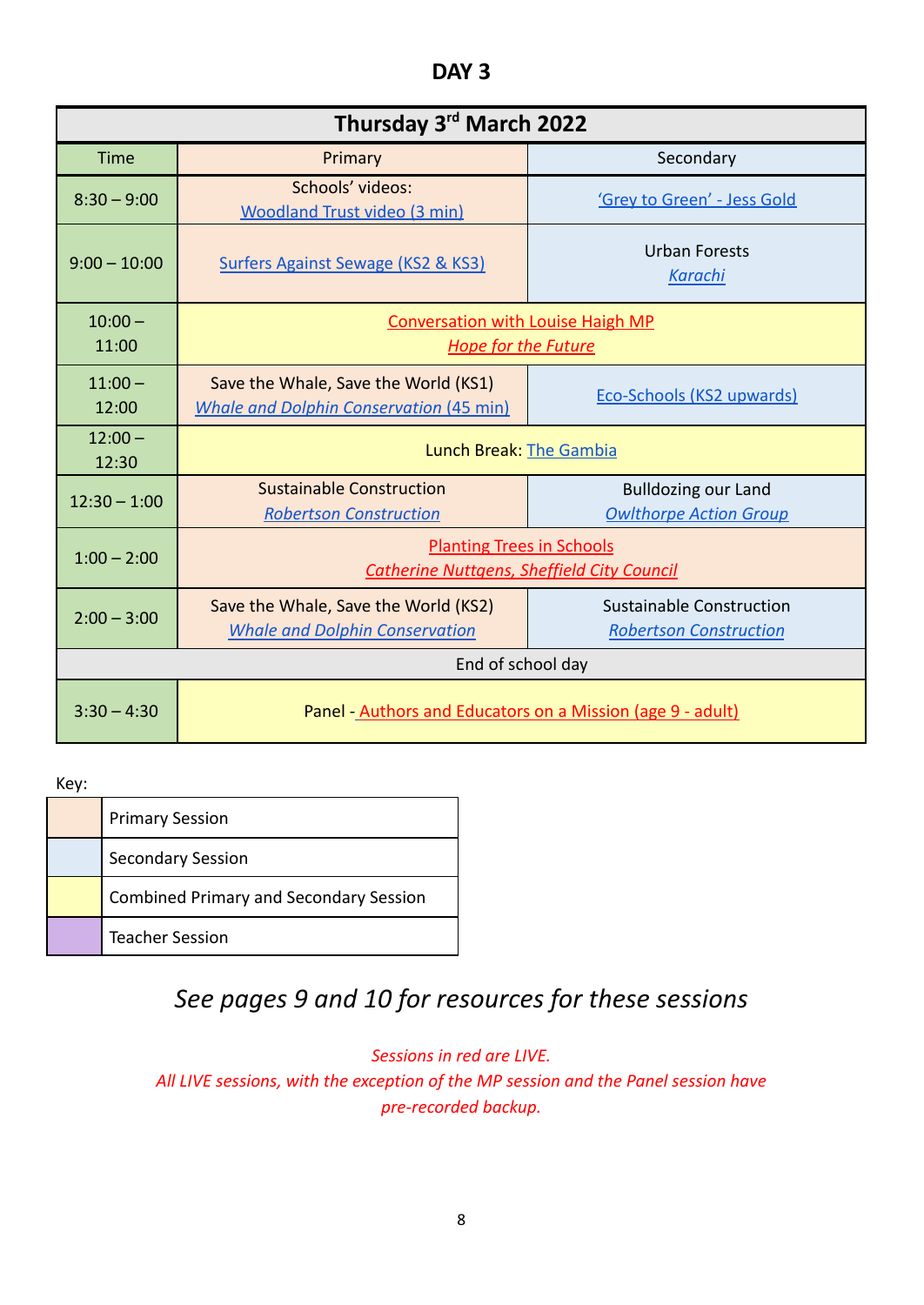# **PRIMARY RESOURCES AND TEACHER NOTES**

# **DAY 3: Thursday 3 rd March**

#### **08:30 Woodland Trust (3 minute video)**

#### **09:00 Surfers Against Sewage**

Pupils devise their own Pupil Power Problem Plastics Plan to reduce plastic waste.

**Activity [Worksheet](https://www.scesy.org.uk/wp-content/uploads/2022/02/Surfers-Against-Sewage-Plastic-Free-Schools-Activity-Worksheet.pdf)** 

#### **10:00 Conversation with Louise Haigh MP - LIVE**

Students should already (on Tuesday) have prepared and submitted questions for this session. Be ready to interact with Louise Haigh directly in the session via Padlet on the session page.

#### **11:00 KS1 - Save the Whale, Save the World (KS1)** (45 minutes)

- Colouring materials
- Colouring sheet: [Reception](https://www.scesy.org.uk/wp-content/uploads/2022/02/WDC-workshop-Save-the-whale-save-the-world-Reception-Y2.pdf) Y2 pdf

#### **11:00 KS2 - Eco-Schools: See Secondary link due to parallel session running for KS1**

● Pens and paper

#### **12:00 The Gambia (30 mins)**

● Pens and paper.

This session will introduce the driving causes of climate change in the Global South with special focus on agricultural practices, livelihood dependency on the natural environment, the role of major companies in the timber trade, and the effects and impact on local communities. It also covers the role of civil society in creating sustainable agriculture.

Upon completion, participants will be encouraged to ask questions and comment on the topic of discussion.

#### **12:30 Sustainable Construction – Robertson Construction**

- Robertson Climate Change [Champions](https://www.scesy.org.uk/wp-content/uploads/2022/02/Robertson-Climate-Change-Champions-Teachers-Notes-2021.pdf) Teachers' Notes
- Primary Session Climate Change [PowerPoint](https://www.scesy.org.uk/wp-content/uploads/2022/02/Primary-Session-Climate-Change.pptx)

#### **13:00 Planting Trees in Schools, Catherine Nuttgens, Sheffield City Council - LIVE**

Catherine will talk about the benefits of trees in school, how to plan and deliver a tree project, how trees work, how to look after your trees, and common problems and how to avoid them. Students and teachers can ask Catherine questions via Padlet on the session page.

#### **14:00 Save the Whale, Save the World (KS2) 1 hour**

- [Y3-Y6](https://www.scesy.org.uk/wp-content/uploads/2022/02/WDC-Workshop-Save-the-whale-save-the-world-Y3-6.pdf) pdf printed sections of the pdf as required
- pencil and paper
- dice

### **15:30 Panel – Authors and Educators on a Mission - LIVE**

● A LIVE participative 'coffee shop chat'. Bring your questions!

Students and teachers can interact with the panel via Padlet on the session page.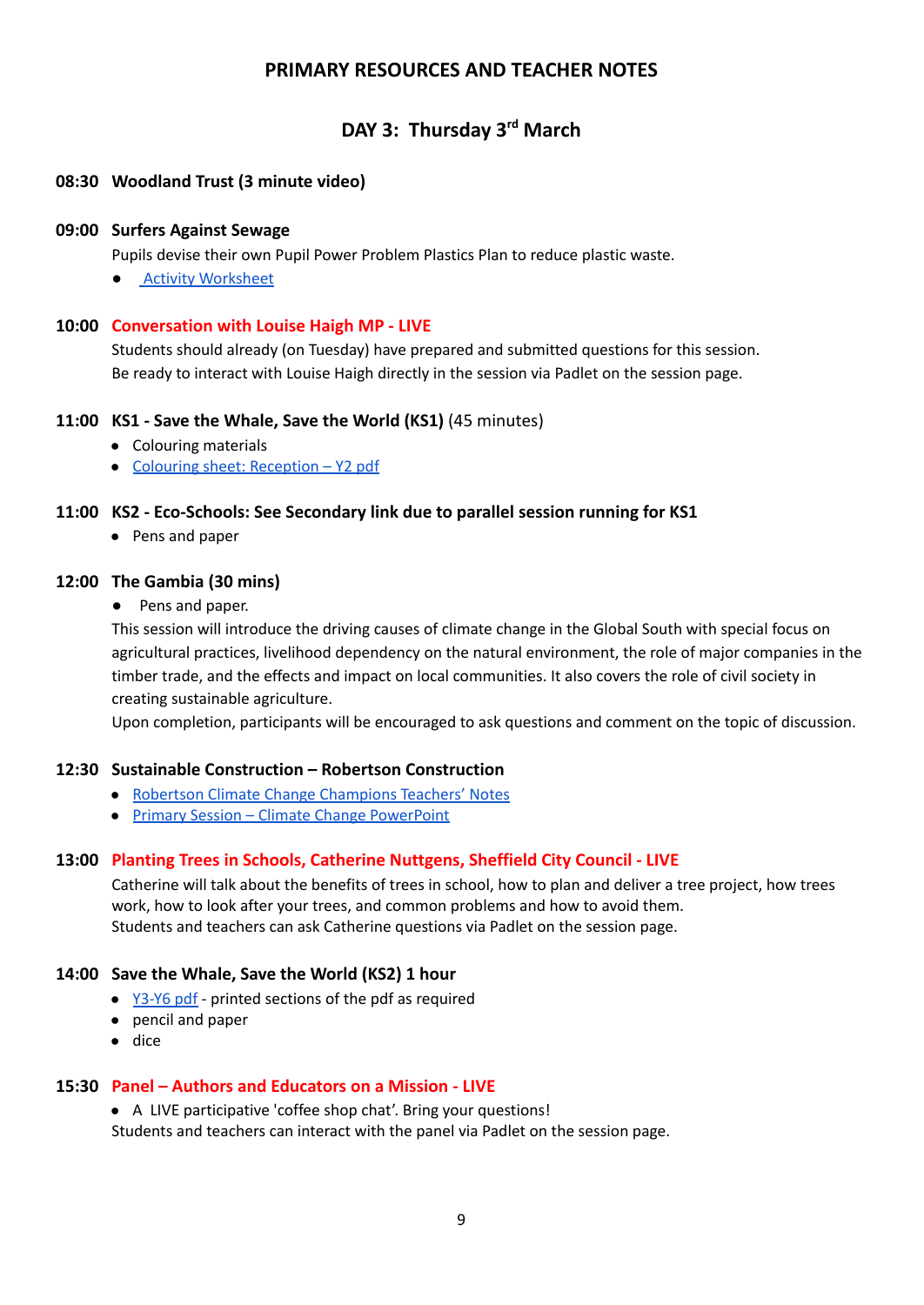# **SECONDARY RESOURCES AND TEACHER NOTES**

# **DAY 3: Thursday 3 rd March**

#### **08:30 Conference Theme Song: 'Grey to Green' - Jess Gold**

● 'Grey to [Green'](https://www.scesy.org.uk/wp-content/uploads/2022/02/Grey-to-Green-Lyircs-Chords.pdf) Lyrics

#### **09:00 Urban Forests, Karachi**

● Pen and paper

Watch the 5 minute BBC video about this (from the series 'Life at  $50^{\circ}$ C') here: <https://www.bbc.co.uk/news/av/world-asia-58557995>

#### **09:00 Surfers Against Sewage (See Primary timetable, but also suitable for KS3)**

Pupils devise their own Pupil Power Problem Plastics Plan to reduce plastic waste.

**Activity [Worksheet](https://www.scesy.org.uk/wp-content/uploads/2022/02/Surfers-Against-Sewage-Plastic-Free-Schools-Activity-Worksheet.pdf)** 

#### **10:00 Conversation with Louise Haigh MP - LIVE**

Students should already (on Tuesday) have prepared and submitted questions for this session. Be ready to interact with Louise Haigh directly in the session via Padlet on the session page.

#### **11:00 Eco-Schools**

● Pen and paper

#### **12:00 The Gambia (30 min)**

The session will introduce participants to the driving causes of climate change in the Global South, with special focus on agricultural practices, livelihood dependency on the natural environment, and the role of major companies in the timber trade. It will further explore the effects and impact on local communities and the role of civil society in promoting community peace building and in the Climate Resilience Sustainable Agriculture (CRSA) approach. Upon completion, participants will be encouraged to ask questions and comment on the topic of discussion.

#### **12:30 Bulldozing Our Land – Owlthorpe Action Group**

An in depth look at the impact on the natural world when we build on Greenfield sites.

● Glossary for [Owlthorpe](https://www.scesy.org.uk/wp-content/uploads/2022/02/Glossary-for-Owlthorpe-Action-Group-Video.docx.pdf) Action Group Video

#### **13:00 Planting Trees in Schools, Catherine Nuttgens, Sheffield City Council - LIVE**

Catherine will talk about the benefits of trees in school, how to plan and deliver a tree project, how trees work, how to look after your trees, and common problems and how to avoid them. Students and teachers can ask Catherine questions via Padlet on the session page.

#### **14:00 Sustainable Construction – Robertson Construction**

● Secondary Session – Assuring a [Sustainable](https://www.scesy.org.uk/wp-content/uploads/2022/02/Secondary-session-Assuring-a-Sustainable-Future-Robertson.pptx) Future Activities will be provided in the PowerPoint.

#### **15:30 Panel – Authors and Educators on a Mission - LIVE**

● A LIVE participative 'coffee shop chat'. Bring your questions!

Students and teachers can interact with the panel via Padlet on the session page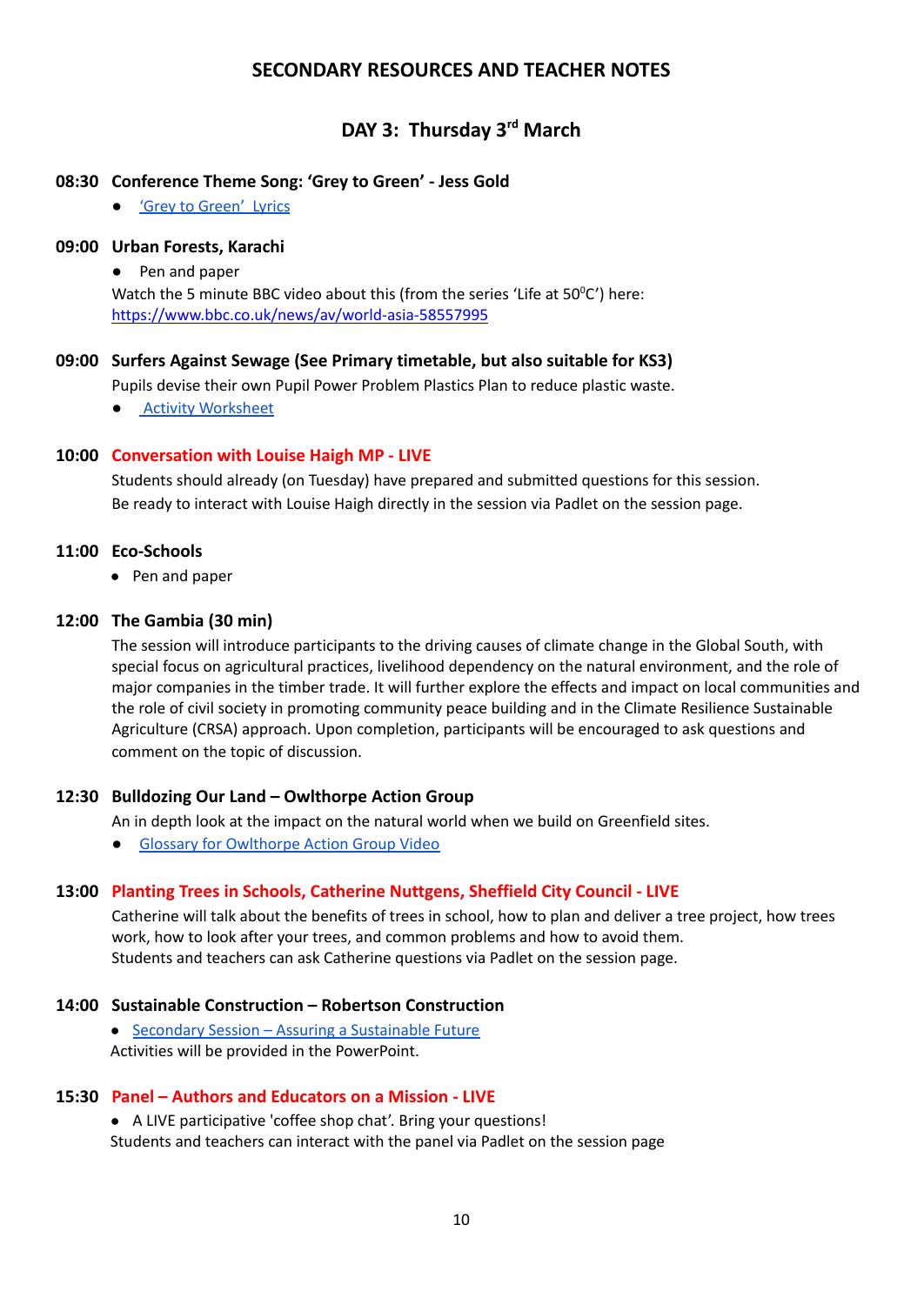# **TEACHER CPD**

#### **Tuesday, 1st March**

3:30 Tackling Energy Efficiency in Your School - LIVE 7:00 Deep Dive into DfE's Draft Sustainability and Climate Change Strategy

# **Wednesday 2nd March**

3:30 Teaching a Climate Curriculum – DECSY and Leeds DEC

# **Thursday 3rd March**

3:30 (Age 9 – Adult) Authors and Educators on a Mission - LIVE

If you have any issues or questions about this document, please contact: [schools@scesy.org.uk](mailto:schools@scesy.org.uk) or [admin@scesy.org.uk](mailto:admin@scesy.org.uk)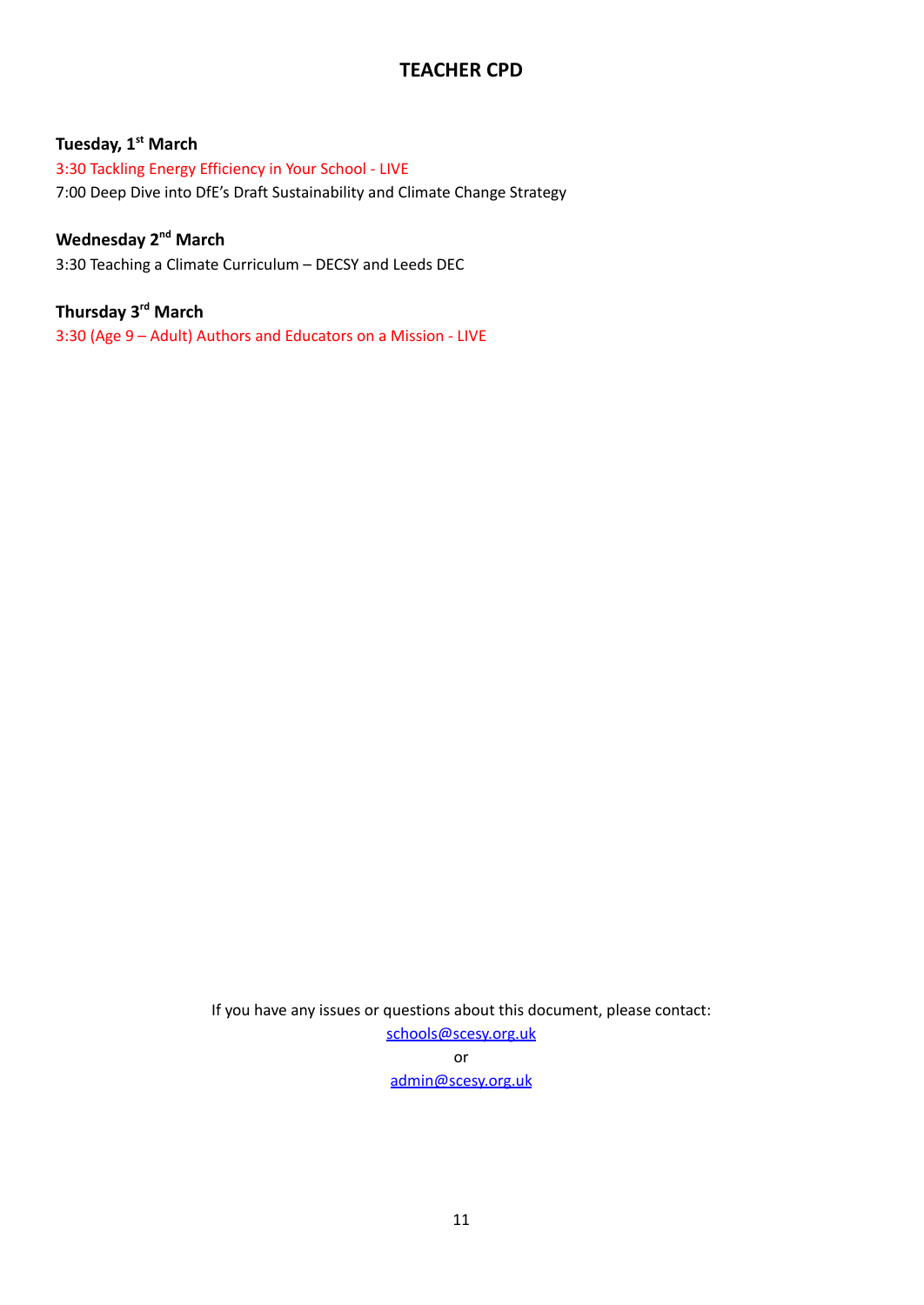**Schools' Climate Education** 



South Yorkshire

# **Conference Sessions by Key Stage and Curriculum Area (alphabetical order)**

Sessions in red are LIVE sessions, enabling students to interact with the session leader. All others are pre-recorded.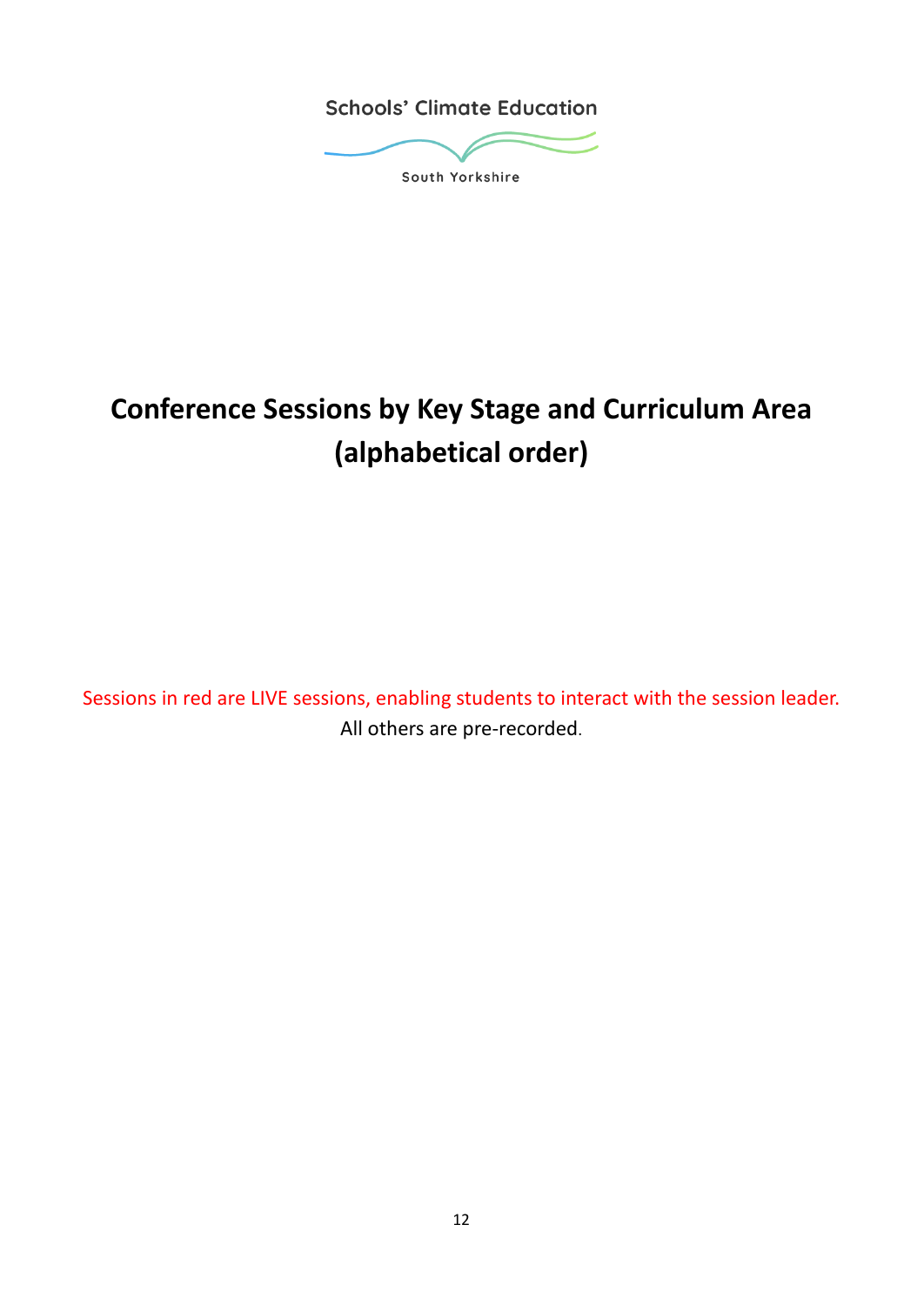[KS1 sessions are just listed chronologically]

- Project Drawdown (Tuesday) Conference Welcome Address for all
- Eco-Schools (Tuesday) **Science**
- From Pollution to Practical Action (Tuesday) **Geography, Science**
- **●** Create a wildlife–friendly mini-garden (Wednesday) **Nature**
- Amazelab (Wednesday) **Science**
- WaterAid meets Jessie the Jellyfish (Y1,2) (Wednesday) **Art, Literacy, Geography**
- Save the Whale, Save the World (11am Thursday) **Animals, Living things and their habitats**
- Woodland Trust, Thursday (3 min video) **Nature**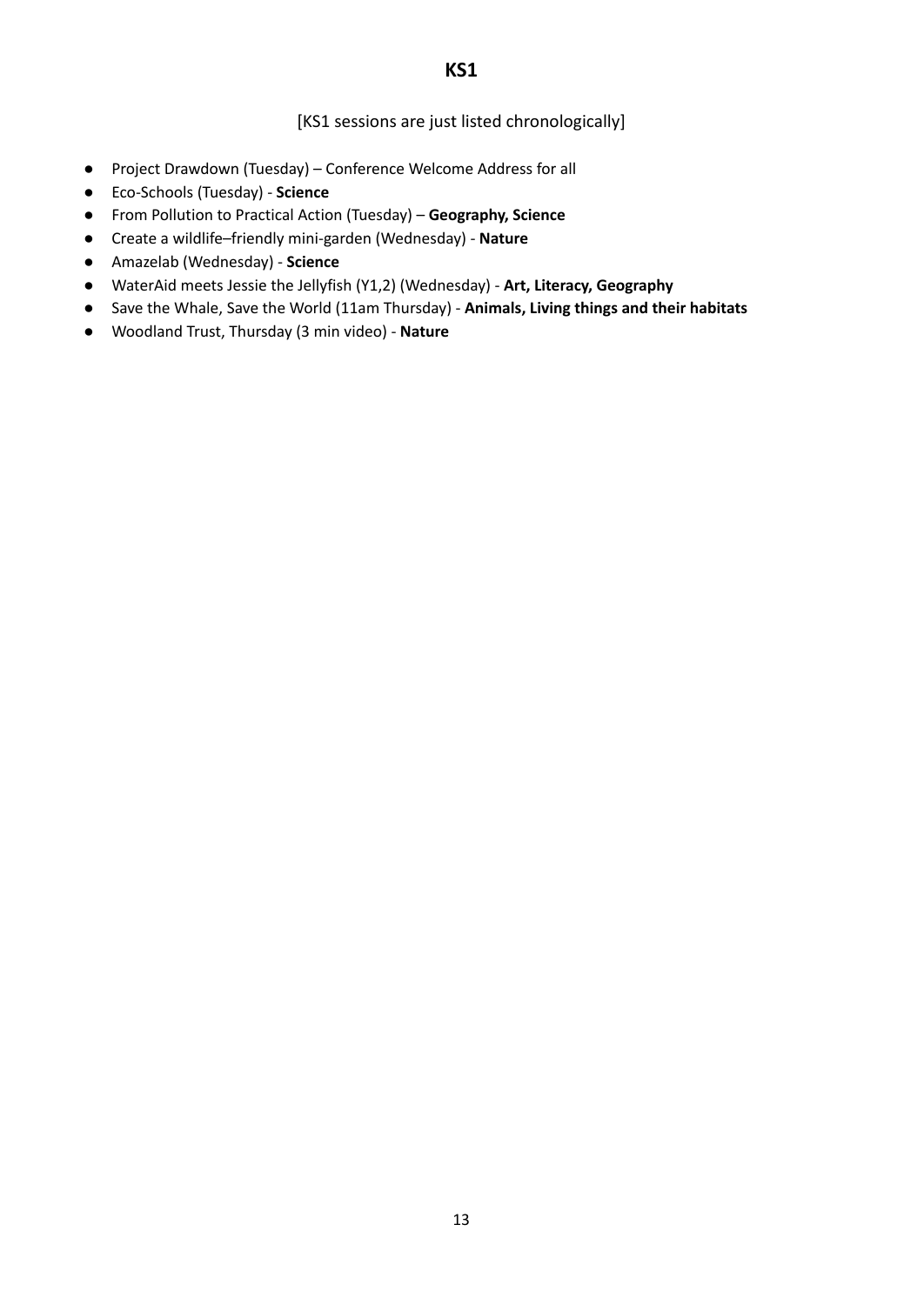#### **Art**

- Burngreave Clean Air (Tuesday)
- WaterAid meets Jessie the Jellyfish (Ages 6-9, Wednesday) see also Literacy, Geography

### **Design and Technology**

- Bosh! (Wednesday) make a healthy meal
- Robertson Construction (Thursday)

#### **English/Literacy**

- Hope for the Future (Tuesday and Thursday) N.B. Tuesday is preparation for Thursday with Louise Haigh MP
- WaterAid meets Jessie the Jellyfish (Ages 6-9, Wednesday) see also Art, Geography
- Surfers against sewage (Thursday) see also Maths
- Authors and Educators on a mission (Thursday, 3:30)

#### **Geography**

- Amazelab (Wednesday) see also Science
- WaterAid meets Jessie the Jellyfish (Ages 6-9, Wednesday) see also Art, Literacy
- Planting Trees in Schools (Thursday) see also Biology
- Woodland Trust, Thursday (3 min video)

#### **Mathematics**

- Be an Energy Spy (Tuesday) see also Science
- Surfers against sewage (Thursday) see also English

#### **Music**

- Grey to Green Conference theme song (Tuesday, Wednesday)
- Worried Mum Song (Tuesday)
- Project Earth Rock (Tuesday)

#### **PE**

● Planet Super League (Wednesday)

### **Science**

- Project Drawdown (Tuesday)
- Eco-Schools (Thursday) see secondary section
- Be an Energy Spy (Tuesday) see also Maths
- Create a wildlife-friendly mini garden (Wednesday)
- Amazelab (Wednesday) see also Geography
- Save the Whale, Save the World (2pm Thursday)
- Planting Trees in Schools (Thursday) see also Geography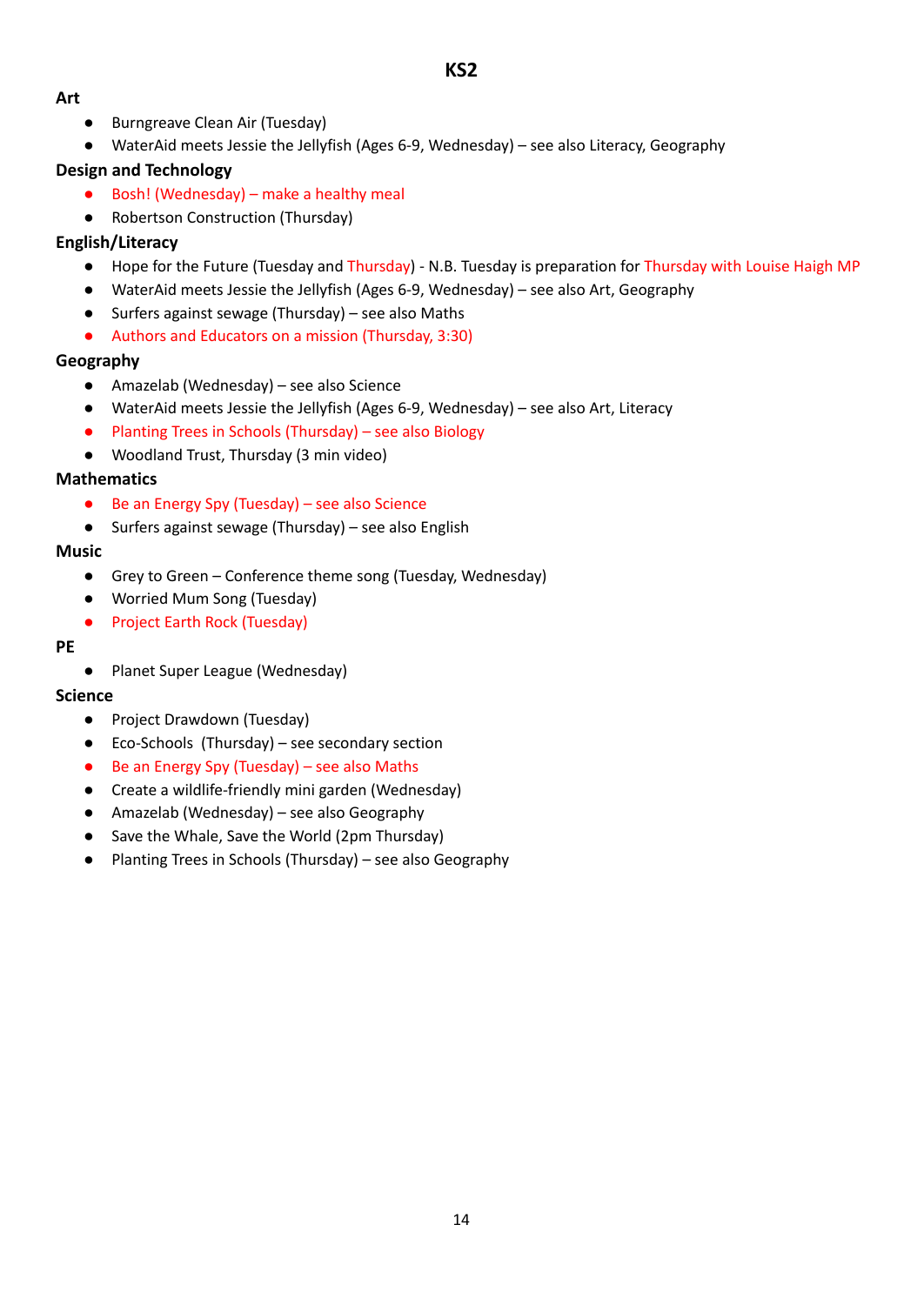# **KS3/4**

#### **Art**

● See <https://www.scesy.org.uk/day2-alan-hesse/> for last year's comic-creation video by Alan Hesse.

#### **Careers**

- 'Be a Leader in Industry' (Wednesday)
- Robertson Construction (Thursday) see also Design Technology

### **Citizenship/Politics**

- Food Works fair food for all (Tuesday)
- Schools' videos Brighton (Thursday)
- Hope for the Future (Tuesday and Thursday) N.B. Tuesday is preparation for Thursday with Louise Haigh MP

#### **Design and Technology**

- $\bullet$  Bosh! (Wednesday) create a healthy meal
- Robertson Construction (Thursday) see also Careers

#### **English**

● Authors and Educators on a mission (Thursday, 3:30)

#### **Ethics**

● Bulldozing Our Land, (Thursday) (see also Geography)

#### **Geography**

- Biofuelwatch (Tuesday)
- Scottish Seabird Centre (Wednesday) –see also Biology
- Urban Forests, Karachi (Thursday)
- The Gambia (Thursday)
- Bulldozing Our Land (Thursday) see also Ethics): Building on Greenfield vs Brownfield sites.
- What tree planting means to me (Thursday) (short schools video)
- Planting Trees in Schools (Thursday) see also PSHE and Biology

#### **Mathematics**

● Surfers Against Sewage (Thursday) - see primary section – but also suitable for KS3

#### **Music**

● How can music be used effectively to raise awareness of climate issues? Discuss how effectively it is used in the Our Time video (Tuesday, 8:30) and the 'Worried Mum' song (Tuesday lunchtime)

#### **PE**

- Climate Change and Health (Wednesday) see also PSHE
- Planet Super League (Wednesday)

#### **PSHE**

- Why the Climate Crisis is a Health Crisis (Tuesday)
- Climate Change and Health (Wednesday) see also PE
- Be the Change, ThoughtBox (Wednesday)
- Planting Trees in Schools (Thursday) see also Geography and Biology

#### **Science**

- Project Drawdown (Tuesday)
- Build a Battery University of Sheffield (Tuesday) (Chemistry)
- Plugging into the Sun (Wednesday) Physics
- Scottish Seabird Centre (Wednesday) Biology see also Geography
- Eco-schools (Thursday)
- Planting Trees in Schools (Thursday) see also Geography and PSHE